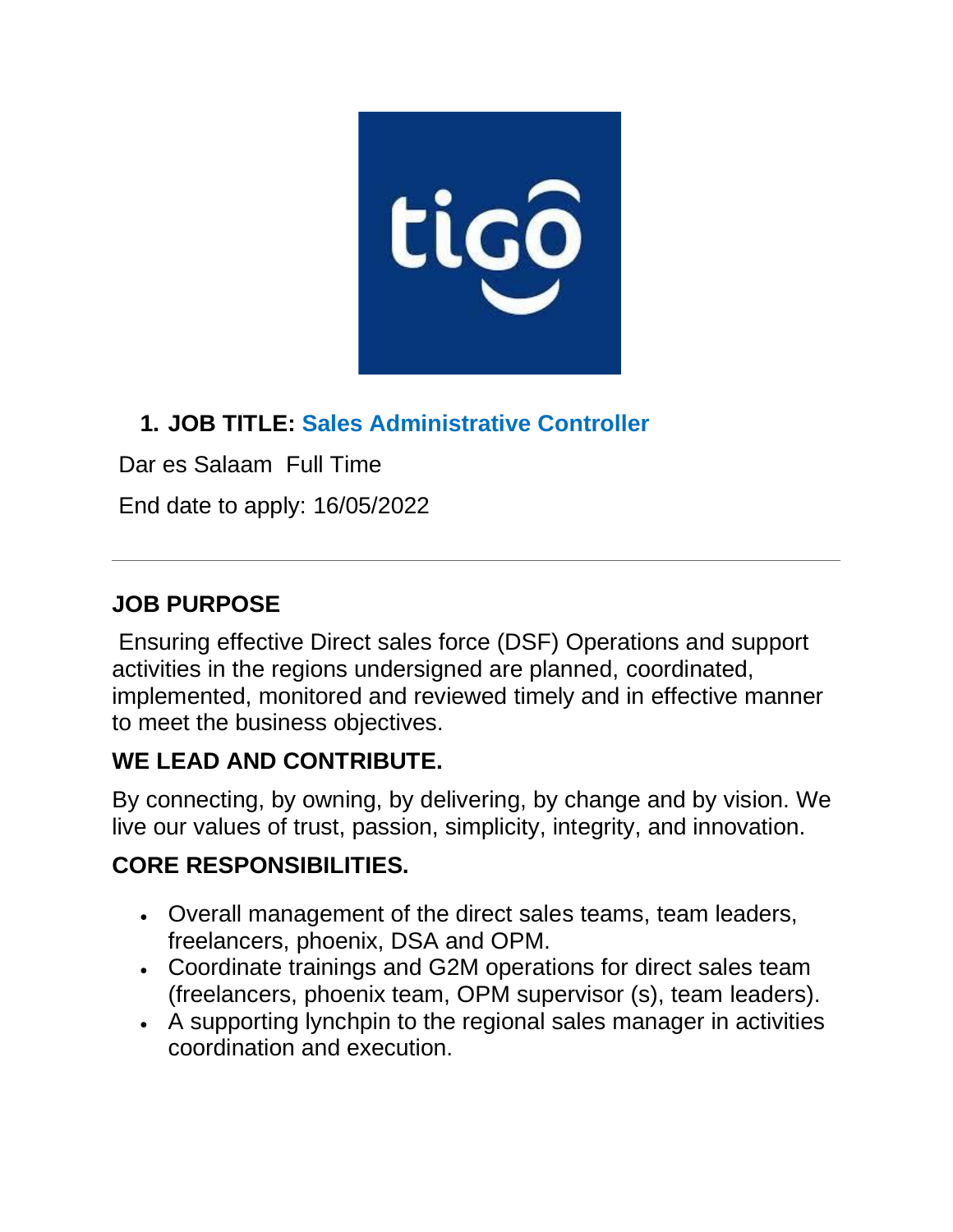- Recruitment support for new POA, POS, FL (collecting documents /required information and sharing it with relevant stakeholders at HQ).
- Preparation and cascading of performance reports/information to DSF teams.
- Undertake market visit to various markets to see and rectify the market challenges.
- Plan, supervise and monitor DSF sales routes for results maximization.
- Record and share timely DSF vehicles mileage report to relevant stakeholders.
- Collect, analyze and report on all operational queries/issues from the DSF Teams.
- Track, monitor and report on daily DSF purchases (Kits, Devices, and Airtime)
- Compile POS branding reports and reporting on branding gaps in the market.
- Administer daily office utilities and hygiene.
- Maintain Team's spirit (supervising motivational activities conducted at DSF Offices) and growth of the team (TL's &FL's) through the whole process recruitment of FL's &TL's insuring KYC forms and contracts are properly filled and followed.
- Visibility: Ensure EPOS, Wakala materials are carried to the ground and put where are necessary

## **QUALIFICATION, EXPERIENCE AND CORE COMPETENCIES.**

- Advanced Diploma or bachelor's degree in Business Administration or related field acquired from a reputable College /University.
- $\cdot$  1 3 years' experience in sales and management.
- Proven track record of hitting and exceeding targets.
- Demonstrate strong leadership and team management give direction, support teams on the ground.
- Multitask oriented, organized, set priorities and meet deadlines and take pride in one's work.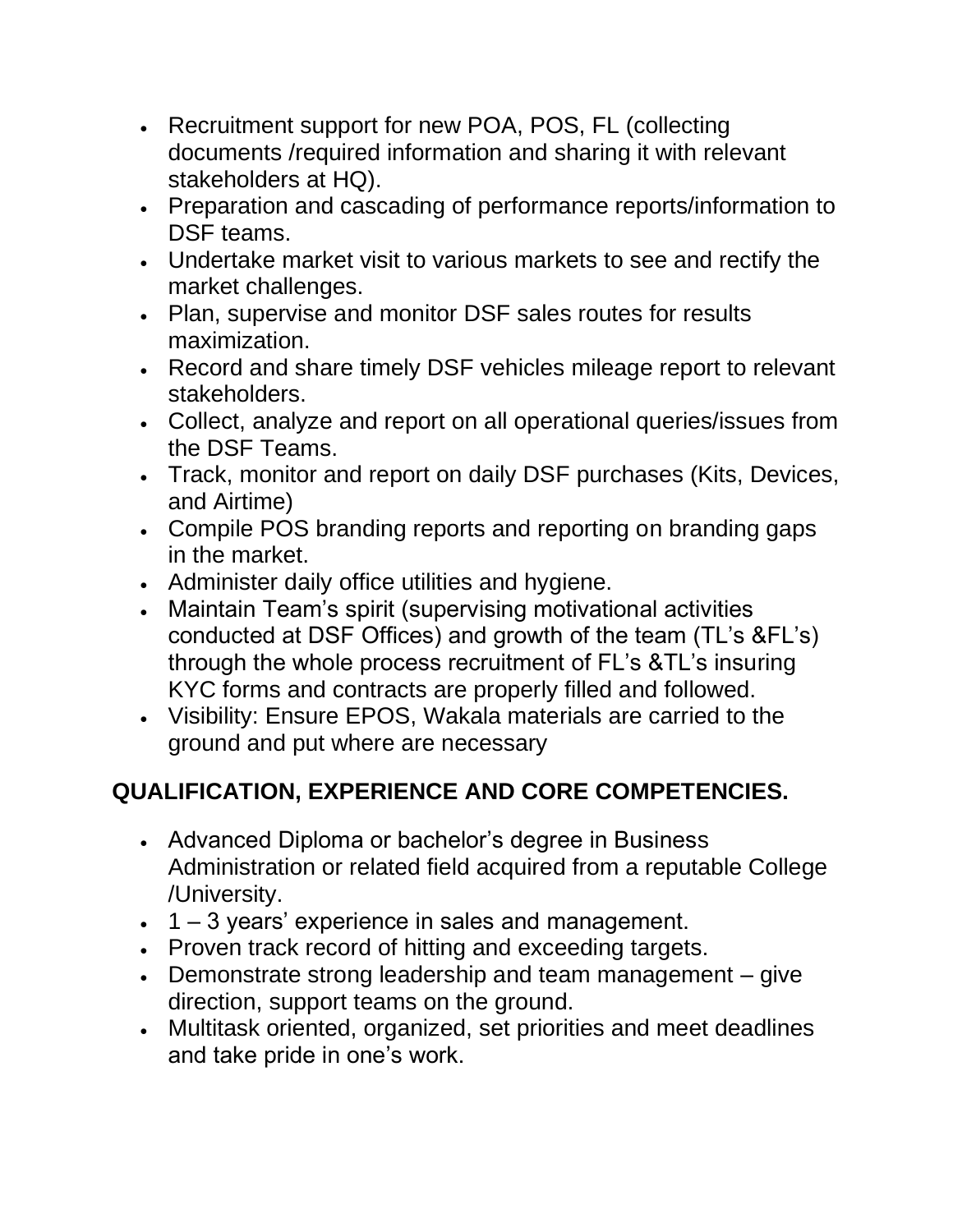- Strong mindset for continuous improvement and meeting or exceeding expectations and able to demonstrate complete discretion and confidentiality.
- Excellent organizational and time management skills
- Expert on MS office application (Excel, Power Point and Word)
- Good communications Skills.

#### **KEY PERFORMANCE INDICATORS.**

- Activations- Gross Adds both from direct and indirect channels.
- Biometric registrations.
- Electronic POS -recruitment and maintenance.
- New wakala and POA creation.
- Reliable operational support.

# **[APPLY HERE](https://www.tigo.co.tz/careers?job=2)**

#### **2. JOB TITLE: Sales Administrative Controller**

Mwanza Full Time

End date to apply: 16/05/2022

#### **JOB PURPOSE**

Ensuring effective Direct sales force (DSF) Operations and support activities in the regions undersigned are planned, coordinated, implemented, Monitored and reviewed timely and in effective manner to meet the business objectives.

#### **WE LEAD AND CONTRIBUTE.**

By connecting, by owning, by delivering, by change and by vision. We live our values of trust, passion, simplicity, integrity, and innovation.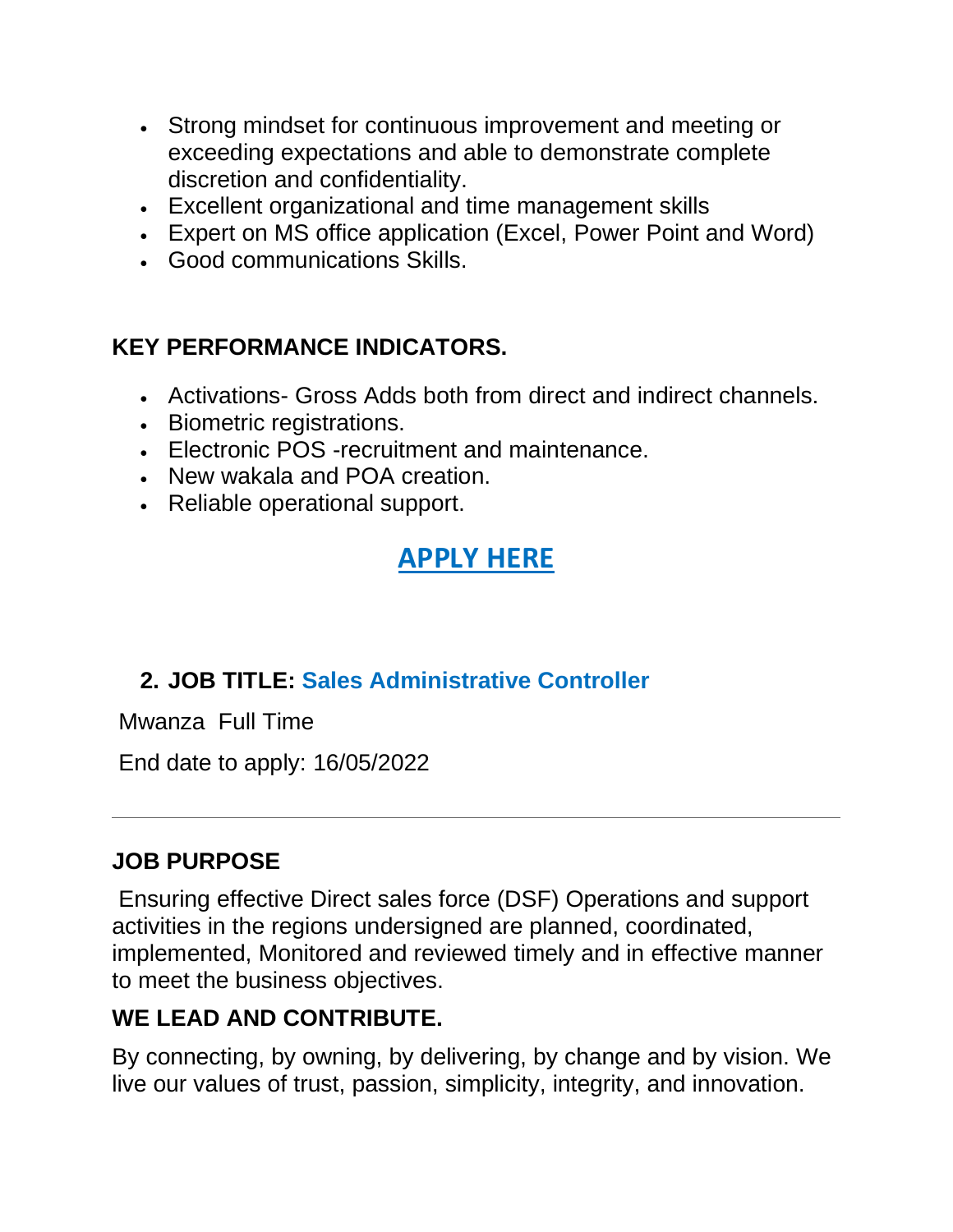### **CORE RESPONSIBILITIES.**

- Overall management of the direct sales teams, team leaders, freelancers, phoenix, DSA and OPM.
- Coordinate trainings and G2M operations for direct sales team (freelancers, phoenix team, OPM Supervisor (s), team leaders).
- A supporting lynchpin to the regional sales manager in activities coordination and execution.
- Recruitment support for new POA, POS, FL (collecting documents /required information and sharing it with relevant stakeholders at HQ).
- Preparation and cascading of performance reports/information to DSF teams.
- Undertake market visit to various markets to see and rectify the market challenges.
- Plan, supervise and monitor DSF sales routes for results maximization.
- Record and share timely DSF vehicles mileage report to relevant stakeholders.
- Collect, analyze and report on all operational queries/issues from the DSF Teams.
- Track, monitor and report on daily DSF purchases (Kits, Devices, and Airtime)
- Compile POS branding reports and reporting on branding gaps in the market.
- Administer daily office utilities and hygiene.
- Maintain Team's spirit (supervising motivational activities conducted at DSF Offices) and growth of the team (TL's &FL's) through the whole process recruitment of FL's &TL's insuring KYC forms and contracts are properly filled and followed.
- Visibility: Ensure EPOS, Wakala materials are carried to the ground and put where are necessary

### **QUALIFICATION, EXPERIENCE AND CORE COMPETENCIES.**